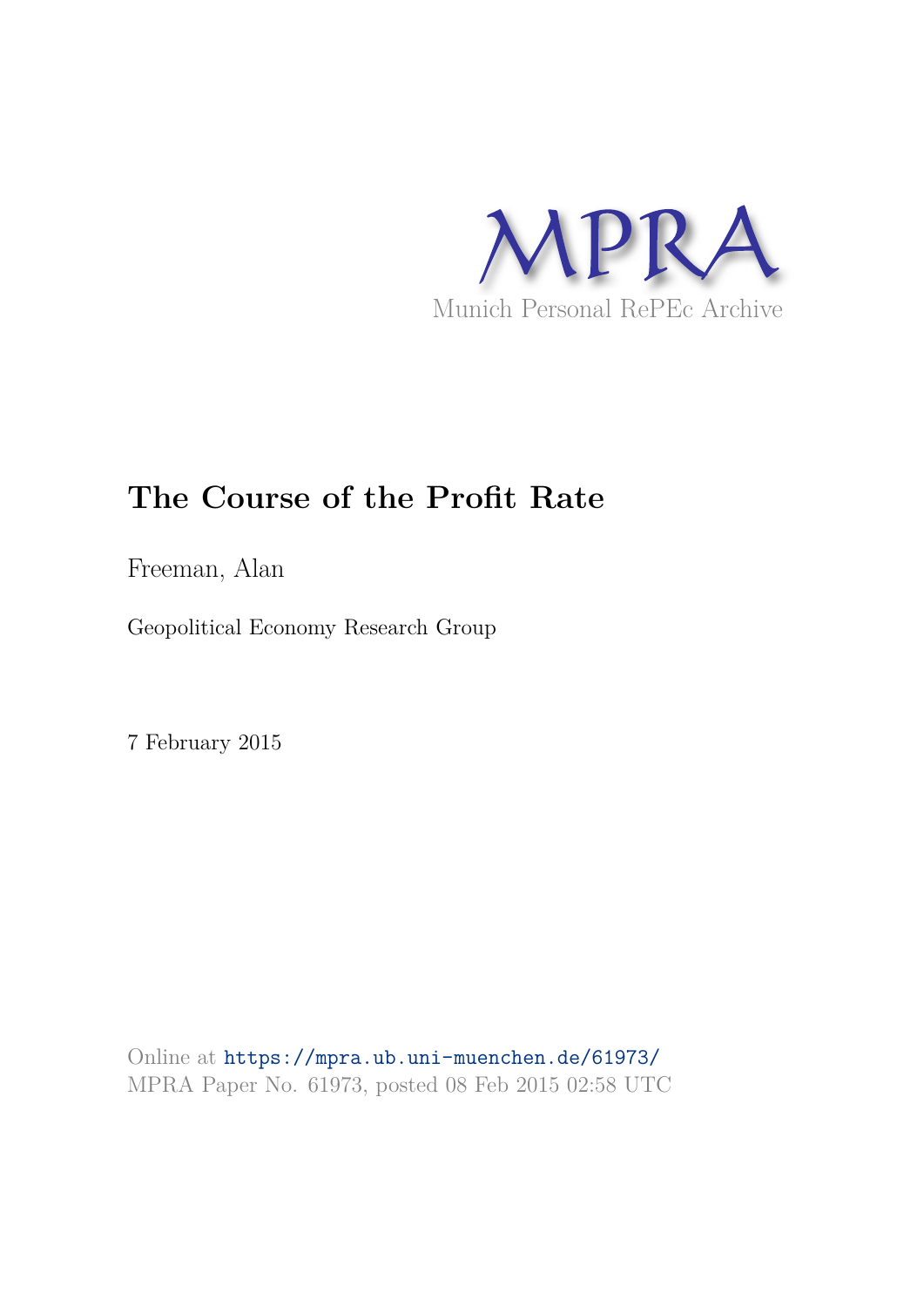## THE COURSE OF THE RATE OF PROFIT<sup>1</sup>

Alan Freeman Monday, March 31, 2014

### ABSTRACT

In discussions on the rate of profit and its tendency to fall and its role in Marxist theory, a number of phrases are often employed without clarifying what these might really mean. Primary among these are such phrases as 'the rate of profit must ultimately fall' and 'the counter-acting factors cannot possibly offset the tendency in the long run'.

As a result of this ambiguity, and as a result of a legacy of confusion concerning Marx's own ideas on the profit rate beginning with the Western reception of Okishio's (1961) famous theorem, research on the actual mathematical conditions for the profit rate to rise or fall, especially in the long term, has all but ceased.

However there is very strong evidence that the rate of profit has, in fact, been falling in most industrialised economies for some considerable time, and there is good reason to suppose this has at least some bearing on the origins of the present prolonged phase of stagnation in these economies.

The time is therefore ripe to return to a rigorous study of the general mathematical conditions that might govern the long-term movement of the profit rate.

In particular, I will attempt to give mathematical meaning to the two concepts above.

#### INTRODUCTION

Suppose at any given time *t* 

- *l* is the rate of value creation, that is to say, the magnitude of living labour engaged in production;
- *v* is the wage rate, that is to say, the wage level in value terms;
- $s$  is the rate of surplus value, given by

$$
s = l - v \tag{1}
$$

- $K$  is capital advanced
- <sup>r</sup>is the rate of profit, given by

$$
r = \frac{s}{K} \tag{2}
$$

What are the conditions under which *r* falls?

#### **METHOD**

The question can be phrased, mathematically, as follows: what are the conditions under which r*'* < 0,

l  $1$  This paper considerably updates and revises a paper previously published on

[www.londonmet.academia.edu/alanfreeman.](http://www.londonmet.academia.edu/alanfreeman) I am grateful to Andrew Kliman and Manuel Aguilar for their very helpful comments and on an accompanying spreadsheet. All remaining errors are of course my own.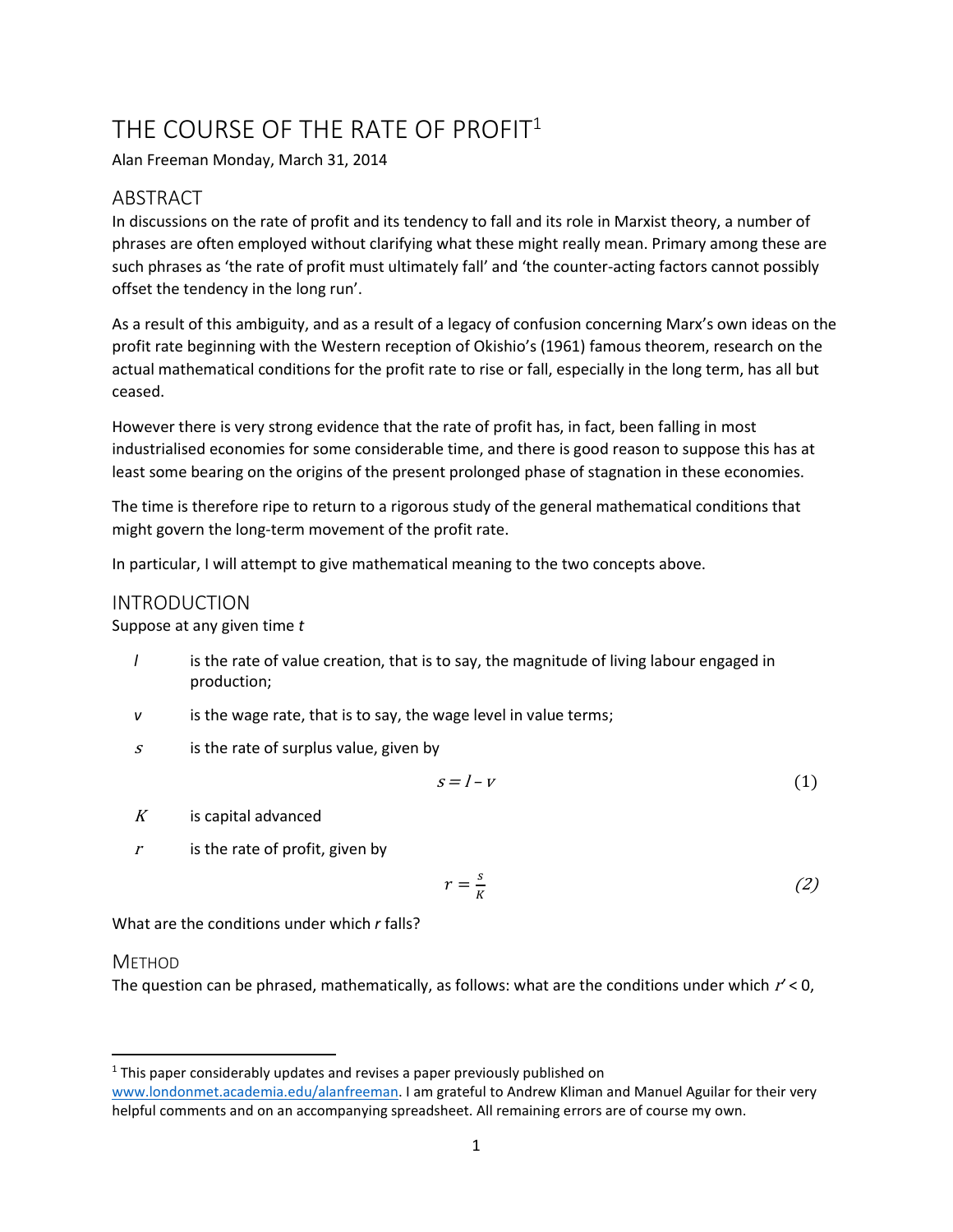where

$$
r' = \frac{dr}{dt}
$$

A first step is simply to differentiate (2) with respect to time. This yields

$$
r' = \frac{d}{dt} \left(\frac{s}{K}\right) = \frac{s'K - sK'}{K^2} \tag{3}
$$

or, dividing through by  $s/K$ 

$$
r \times \left(\frac{s'}{s} - \frac{K'}{K}\right) \tag{4}
$$

The condition for  $r' < 0$  is then

$$
\frac{K'}{K} > \frac{s}{s} \tag{5}
$$

 $s > Ks'$  (5)

or, alternatively

 $\overline{a}$ 

Note that in the simple case of constant surplus value, this becomes quite simply

$$
K' > 0 \tag{5"}
$$

That is to say, the rate of profit continues to fall as long as accumulation is positive.

This conflicts with the findings of Okishio (1961) that the rate of profit must rise if there is cost-reducing technical change and the real wage remains constant, and that this is 'Contrary to Marx's Gesetz des tendenziellen Fall der ProfitRate'. Some confusion exists because of various different conditions on the surplus which can be introduced: Okishio's theorem supposes a constant real wage, above I have assumed constant surplus value, and Marx in his study of the 'Law as Such' (but not in the more general treatment that follows) assumes a constant rate of explotation which in our notation above would be s/(l-s). The above, however, is not the origin of the difference between our findings (5-5'') and Okishio's since many special cases can be deduced from the above in which Okishio's theorem, and the above result, produce different deductions even though all conditions of Okishio's theorem are satisfied.<sup>2</sup>

 $K's > Ks'$ 

Okishio himself understood the origin of the difference, but wrongly interpreted Marx's own view, as is clear from Okishio (2000):

My theorem, the so-called Okishio theorem, is a comparative statics result. Therefore, it has no realistic meaning if capitalist's competition does not establish a new equilibrium following the introduction of a new production method. Marx firmly believed that a new equilibrium was established. In this paper, we investigate the capitalist process without technical change. If we choose the proper parameters and initial conditions, all profit rates converge to zero, Schumpeter's result…

 $2$  Thus, for example the case where I-s=0, studied by Kliman (2007). A common misunderstanding is evident in Heinrich (2014:footnote 30) which objects that this condition is an 'absurd assumption'. The assumption is not intended, as Kliman et al (2013) point out, as a proof of Marx's theory but as a refutation of Okishio's. This it does: because it shows that under Okishio's assumptions, in a specific case, his result does not hold. It is a straightforward deduction in mathematical logic that, therefore, his theorem cannot be true, because there is at least one case in which it does not apply. There are many other such cases: the case v=0 is chosen for its simplicity.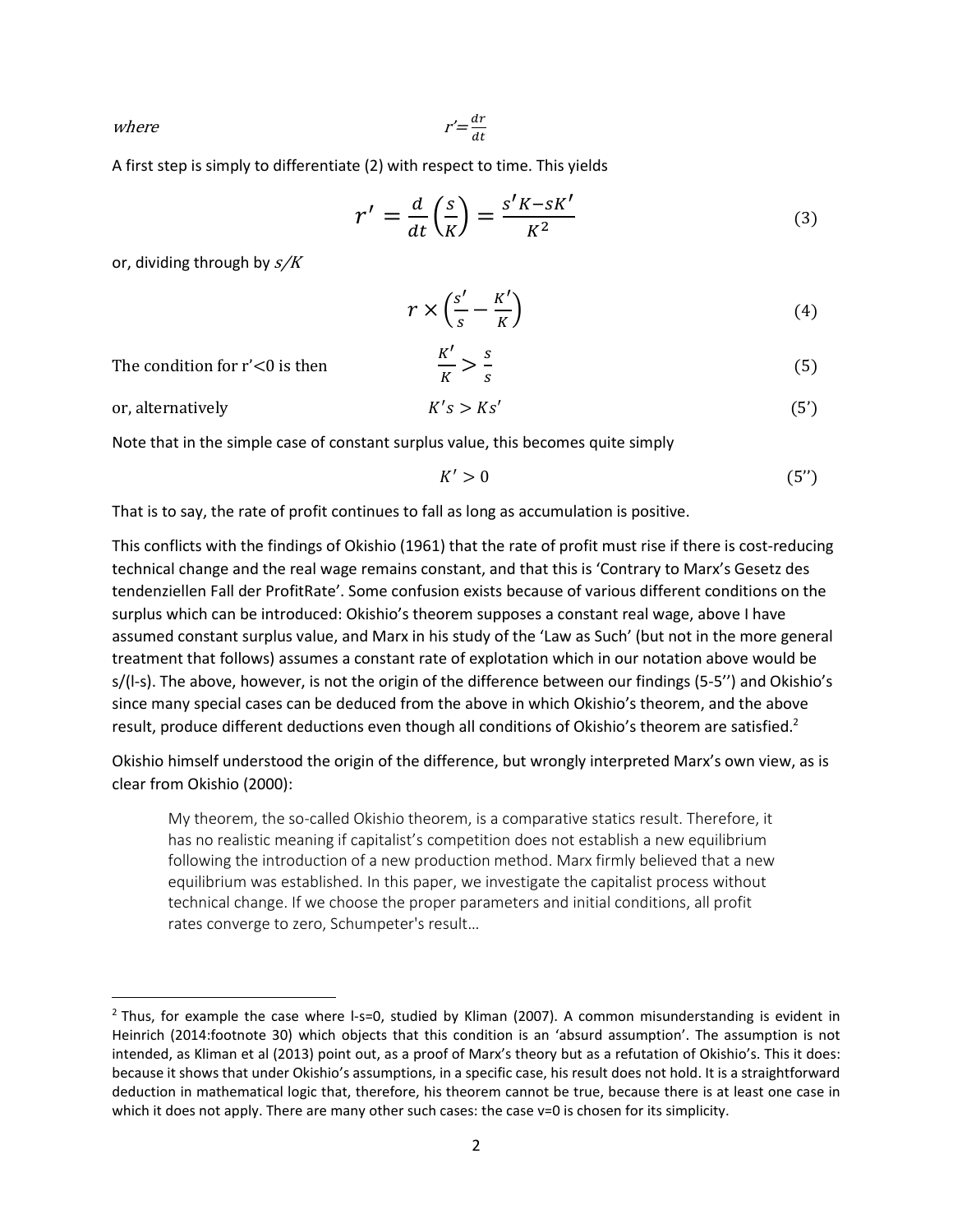Many people have criticised the Okishio theorem (Okishio, 1961). These criticisms have not persuaded me, because, given the assumptions, the theorem is valid. However, I now think my assumptions were inappropriate

There is, however, no evidence that Marx held this belief as is shown by scrupulous exegetical work, demonstrating the contrary, such as Kliman (2007). Therefore, to conclude this introduction, two important research questions have remained not only unanswered, but more or less unexamined, even by Marxist scholars, for many years and, in fact, decades:

- (1) What can actually be said about the long-run course of the rate of profit, if Okishio's error is corrected and we approach the study using the method specified in equations (1)-(4)?
- (2) What was Marx's own view on the course of the rate of profit?

This short paper gives some initial responses to question (1). It then briefly examines whether these responses tend to confirm, or conflict with, Marx's own written views on the rate of profit. The reason for this double enquiry is, first and foremost, to re-initiate the scientific study of the course of the profit rate. However, it is necessary also to consider the relation of these results to Marx's theory because of the confusion created by repeated claims to the effect that the profit rate cannot possibly fall in the way predicted by Marx, who provided the most advanced explanation of this fall so far available.

#### A MORE RECENT DEBATE

Two issues have arisen in discussions between Heinrich (2014), Kliman et al (2014) and Carchedi and Roberts (2014). These are: is the fall in the profit rate *inevitable* (and did Marx make this claim) and if it is not inevitable *under what cirumstances does it fall*? Without repeating the arguments already advanced in these three papers, I proceed directly to the mathematical issues involved.

If we suppose as does Heinrich (2014) that  $s$  and  $K$  are independent functions, little more can be said about the course of r or the condition for  $r'$  to be greater or less than 0. Thus if for example K does not grow at all, then obviously, any rising rate of surplus value will yield a rising rate of profit.

In fact, however, K is a function of s because the surplus in part or whole is re-invested. In order to determine the real connection between r*,* <sup>K</sup> and s, we must take account of the functional relation

$$
K = K(s) \tag{6}
$$

In general, K grows through accumulation. The surplus  $s$  is accumulated, that is, it is added to K. However, not all of it is accumulated. Some is consumed by the bourgeoisie. Some may go to waste. Some may be accumulated in hoards that do not enter the formation of the rate of profit. Let us designate the rate of production of the part that is *not* accumulated as *b.* 

Then 
$$
0 < b < s
$$
 (7)

And 
$$
K'=s-b
$$
 (8)

We can now rewrite (5') independent of  $K$ , as

$$
s(s-b) < Ks' \tag{9}
$$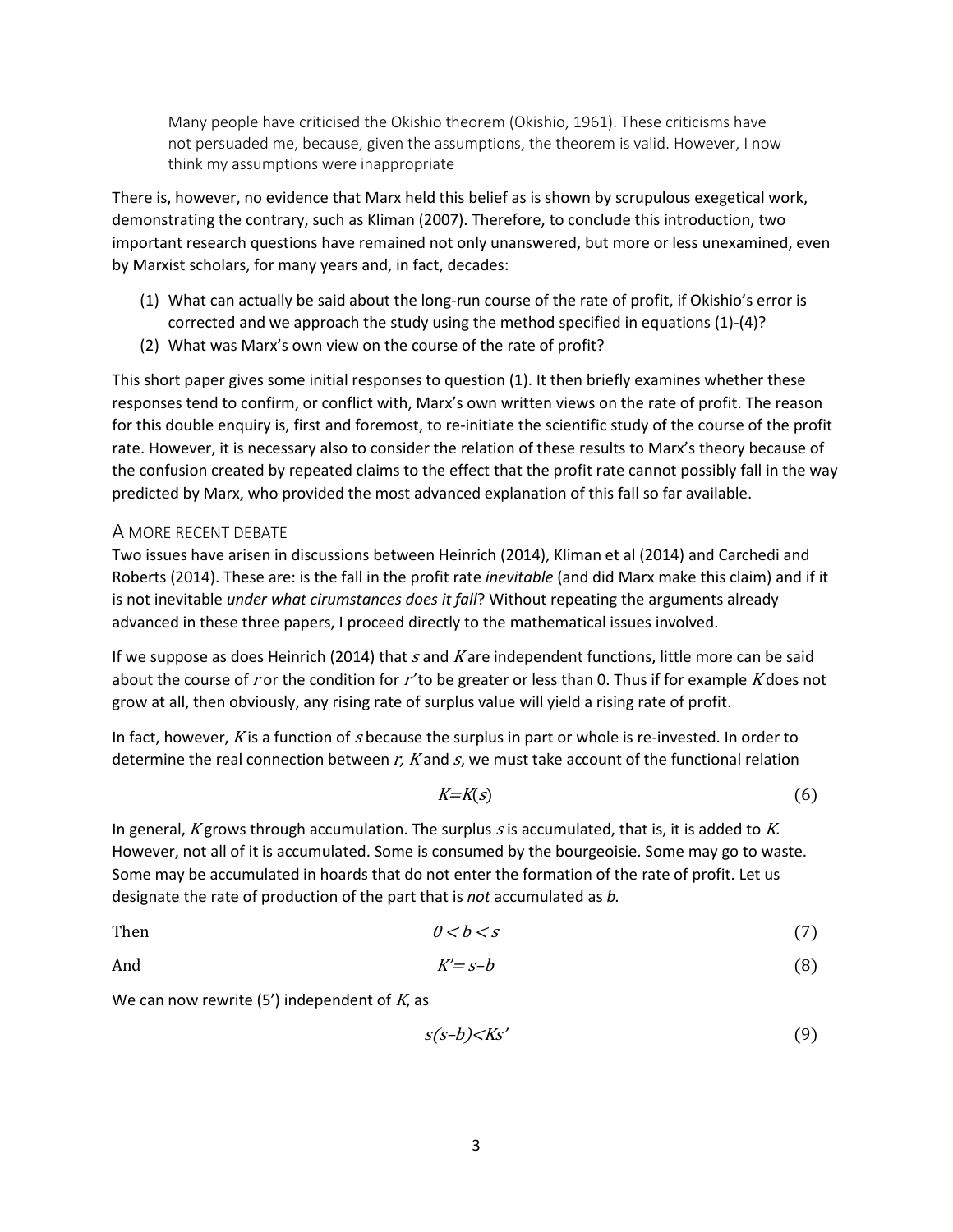We have still not eliminated K from the righthand side, but we should note that it is not an independent function. We can simplify matters, therefore, by dividing through by K and using the original relation (2) to give

$$
r(s-B) < s' \tag{10}
$$

$$
r < \frac{s'}{s - b} \tag{11}
$$

This is a general condition for the rate of profit to fall.

This still does not fully remove the dependence on  $K-$  that is, the functional relation between K on the one hand, and s, b on the other. This is because K is 'hidden' in the definition of r. However it is quite a helpful way to study the relation between the variables.

In order to eliminate K completely, we need to do a bit more work and probably use some Lyapunov or other trajectory analysis. I will first use (11) to illuminate a couple of special cases which are key to the literature, and then suggest an approach to the general problem.

| THE LAW AS SUCH     |        |      |
|---------------------|--------|------|
| If s is a constant, | $s'=0$ | (12) |

This yields

$$
r' < 0 \quad \text{iff } r > 0 \tag{13}
$$

that is, r falls to zero. This does not give the trajectory of  $r<sub>i</sub>$  however this is not difficult to express

We have 
$$
K=K_0 + ts
$$
 (14)

Hence 
$$
r = \frac{s}{K_0 + ts}
$$
 (15)

- a hyperbolic function.

Marx's own 'law as such' is expressed under the slightly different assumption that s/v (the rate of exploitation) is a constant, which is a more general case. It suspect it is relatively easy to show that under Marx's assumption, the rate of profit must fall if *K* is a monotonic function of *s*. Readers are welcome to attempt the exercise. My intention here is to show that there exist simplifying assumptions, which are not at all unreasonable, which make sense of such statements as 'the rate of profit falls without limit' and begin to allow us to establish the circumstances under which this might be so.

The inverse problem to this study is the following question: under what circumstances is r'>0? To this we now turn.

#### COUNTERACTING FACTORS

We can now consider some of the 'counteracting factors' discussed by Marx, as well as others. It is clear that if b can be any arbitrary quantity b, then there will always be some value of b such that  $r > 0$ .

Note that b can be greater than s. In this situation (disaccumulation) the capital stock is actually used up in consumption, or waste. In parenthesis,  $b$  can also be less than zero if hoarded non-employed capital is brought into use. There are therefore a wide range of possibilities if we consider circumstances external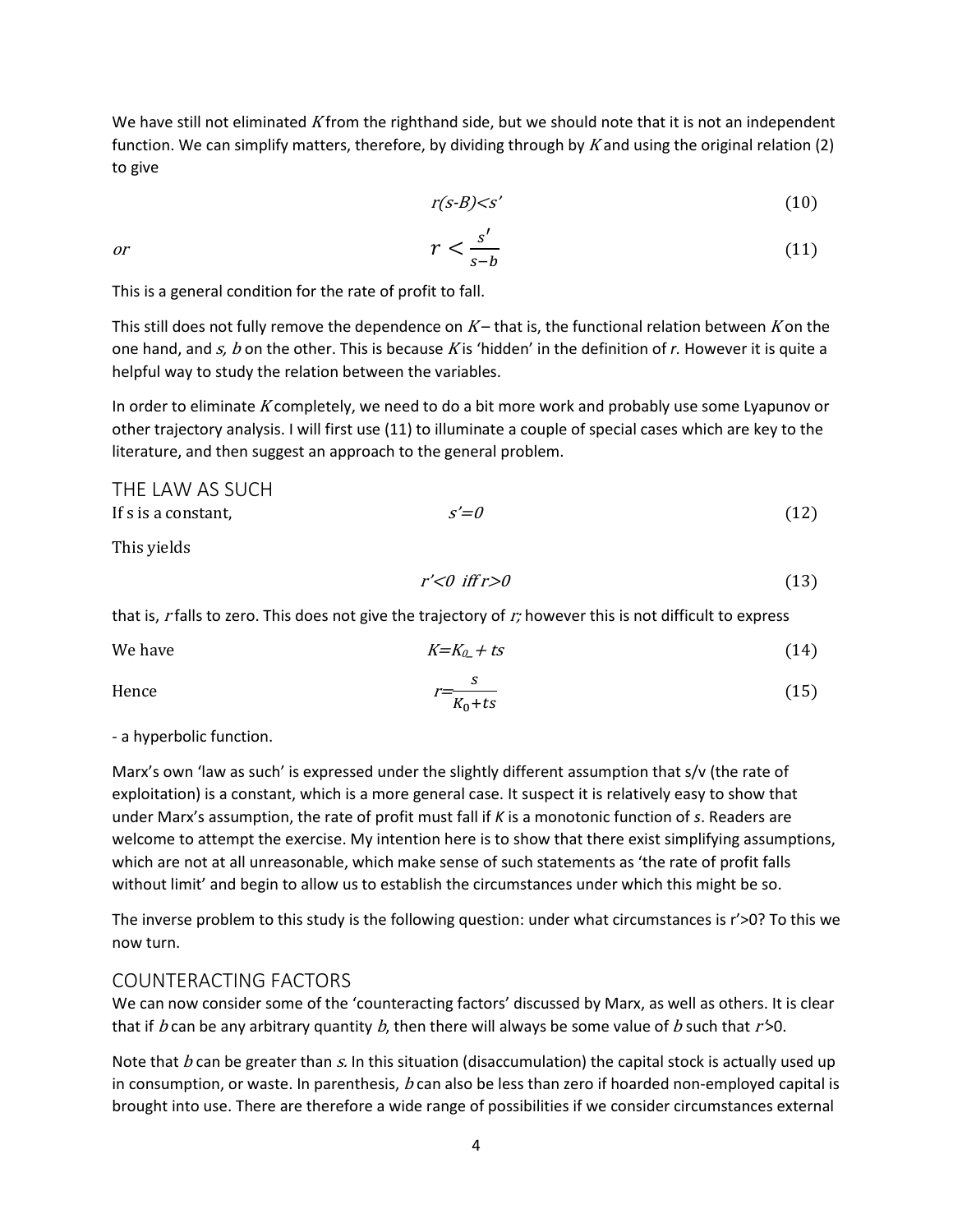to the direct relation between surplus production and accumulation. A sufficiently large magnitude of  $b$ can always offset the fall in the rate of profit.

However, to suppose that  $b$  can be arbitrarily large is to suppose that the capitalists cease to accumulate, which is another way of saying that capitalism ceases to be capitalism. To the extent that special circumstances suspend accumulation (crisis, war, state intervention, etc) therefore, the tendency of the rate of profit to fall can always be offset. However, if these factors are external, properly speaking they cannot be considered counteracting factors since they do not arise from the accumulation process *per se* – one can always offset the law of gravity with a sufficiently large lifting machine but this does not negate the law.

This said, one of the consequences of crisis is a rise in  $b$  for a variety of reasons which we do not need to discuss – for example, liquidation of physical assets, state consumption, or simple hoarding. An issue to investigate is why this appears insufficient to offset the TRPF in most of capitalist history. This is a concrete empirical question, not an issue of the law itself. It does however refute the argument (Robert-Carchedi) that the rate of profit must inevitably fall.

We first consider the cases when b is constant. First, for simplicity, suppose  $b=0$ 

Suppose first that s does rise.

We can consider this under two general headings:

- (1)  $\ell$  is constant, but  $\nu$  falls (rising rate of exploitation)
- (2)  $\ell$  is rising, and  $\nu$  may behave in a number of ways

If *l* rises sufficiently fast, it can of course offset any fall in the rate of profit. My reading of the argument proposed by Marx is that, however, it is constrained by biological factors since it is limited by the growth rate of the population absolutely, and relatively by the proportion of the population that is economically active (employed)

First let us suppose constant *l.* In that case we can write

$$
S = el, [0 < e < 1] \tag{16}
$$

where  $e$  is the rate of exploitation.

We then have  $s' = e'l$ 

and we can rewrite (11) as

$$
r < \frac{e'}{e} \tag{17}
$$

This is as far as I have reached without moving to a more general treatment but there may be something to be had from this useful simple form of the condition for r to fall

#### THE LONG RUN

When we study the rate of profit we are interested in long-run processes. Unfortunately the notion of 'long run' is poorly defined in economics. This creates space for many fantastical ideas, because it is always possible to imagine scenarios in which, for a short period of time, any proposal that one cares to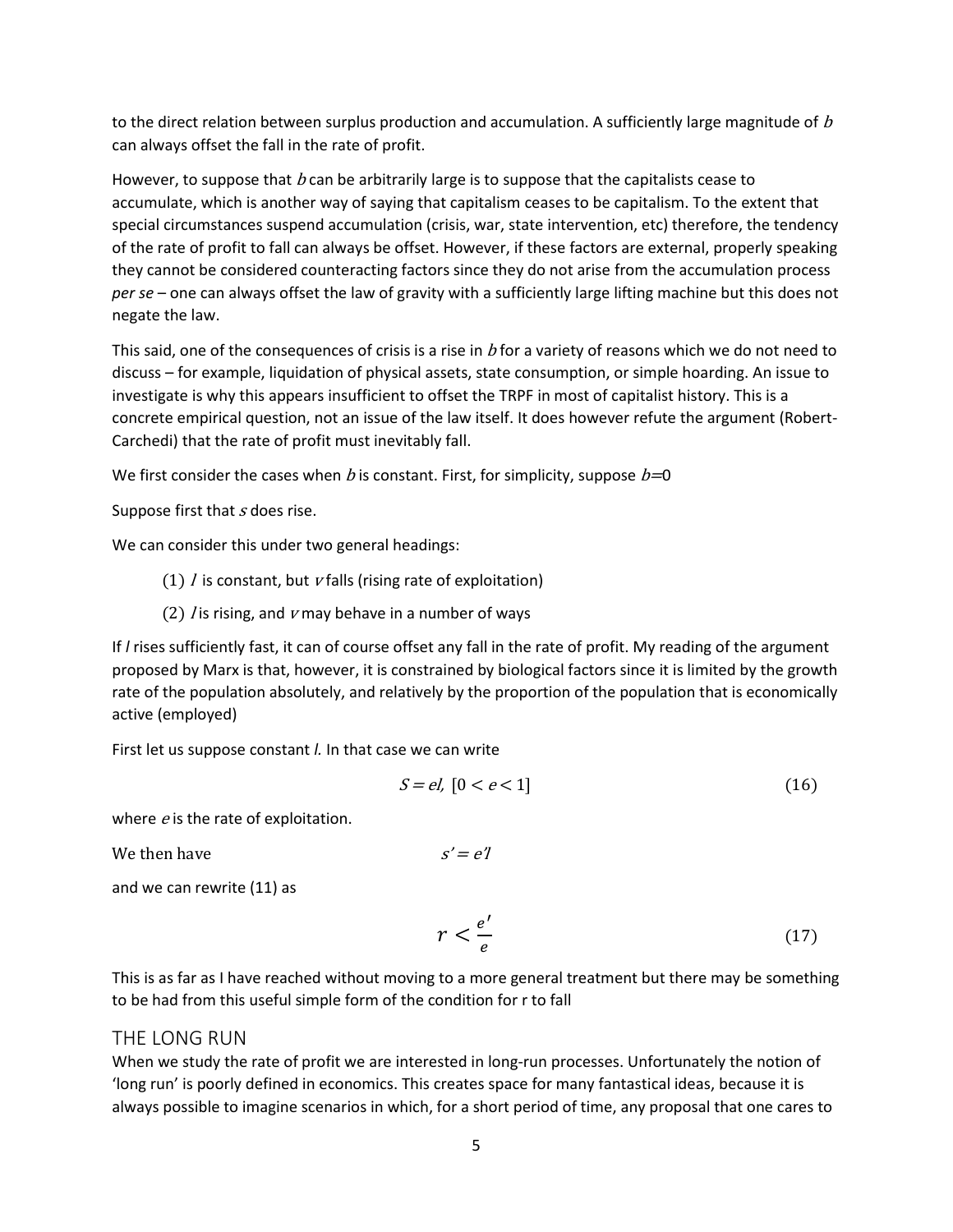mention may possibly come to pass. At an instant when a body is thrown in the air, it is static, just before it falls. This does not allow us to deduce that bodies can in general escape the law of gravity, yet it is extremely hard to define, philosophically, exactly in what sense the law of gravity does not apply to a body at this exact moment of stasis. Moreover, there is no limit to the amount of time that a body may spend ascending, provided it is thrown with sufficient force. Yet we feel no discomfort in such anodyne statements as 'what goes up, must come down'.

The way to settle all such discussions is to study those relations between time and the rate of profit which must necessarily hold, regardless not merely of the initial motion of the economy, but of all possible motions that it may subsequently pass through, from one moment of time to the next. In the terminology of state space analysis, we wish to know what relations are invariant with respect to trajectory.<sup>3</sup> We can illustrate this with two curves, each of which represents a different way in which a variable y=y(t) may move from its value at time t=0 to another value at time t=1

We can distinguish two kinds of economic variables:

- (1) those that depend on how the curve moves over time
- (2) those that do not

 $\overline{\phantom{0}}$ 

Variables of the first type, in general, will have different values in the first trajectory from those they arrive at in the second trajectory. They are, in the language of economics, path-dependent.

Even when variables are path-dependent, there are relations between these variables which may be path-independent. The best-known such cases are those which in mechanics, and more generally in physics, are *conserved* magnitudes, sometimes called constants of motion. One such is potential energy, V, which is the energy that a body possesses by virtue of its position relative to other bodies, under the influence of gravitation. When a body moves 'up' – away from the earth, for example – its potential increases, and when it moves 'down' this potential decreases. This is independent of the way it moves from one position to another.

One conserved magnitude is value added. No matter how the economy moves from time t=0 to time t=1, it remains true that the total new value created, during this time, is equal to the total labour expended. So over any year, it doesn't matter if there is a two-shift system, a three-shift system, or when Easter falls, the only thing that counts is how many hours the workers have worked, during the year. We can express this as an integral relation:

$$
L = \int_0^1 l(t)dt
$$
 (18)

where L is total labour expended and  $I(t)$  is the size of the labour force at any given time.

<sup>&</sup>lt;sup>3</sup> In what follows we make only one assumption, which is that of continuity. Technically we suppose that the movement of the economy lies on a differentiable manifold.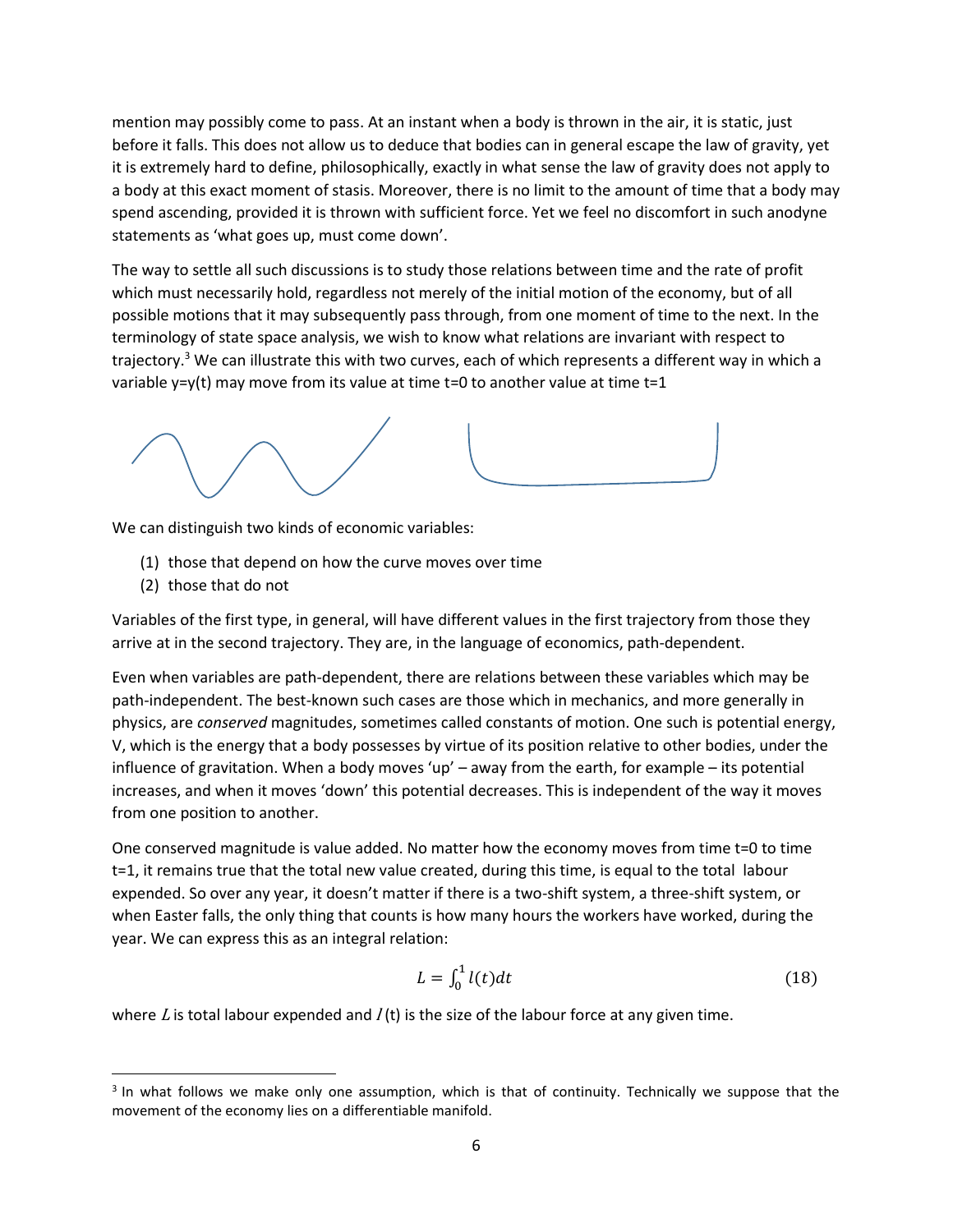In general, we have to be more aware of what all variables really mean. In the equations so far given, all except K are *flow* variables, that is, they represent the instantaneous rate at which the quantity is changing. So (for example) at any given time t,  $\ell$  tells us 'how much value per hour' is being added to the product, that is, what is the size of the labour force. Since these are instantaneous variables, we didn't put the time subscript on them but it is always there, implicitly.

To study path dependence, and hence to answer questions about long-run tendencies in capitalism, we must distinguish between these instantaneous magnitudes and (where relevant) their accumulated sums over time, taking into account everything that adds to them and everything that subtracts from them.

A hydraulic analogy suggests itself: if we wish to know how full the bath is, we have to subtract, over time, the amount of water that falls out through the plug from the amount that comes in through the tap. Or, substituting a lake for a bath, we have to subtract the water lost through evaporation, fixation by biological consumption, and riverine outflow, from the water gained by riverine inflow, rainfall, and biological excretion. What matters here is not the details of these gains and losses, but where the lake is at the end of the process. The answer is that it will fall by an amount equal to the difference between what goes out and what comes in, or, if that latter magnitude exceeds the former, it will correspondingly rise.<sup>4</sup>

Various authors have attempted to study path-dependent behaviour by presupposing some given rate of flow of inputs, outputs, or both (see for example Foley 1982). This at least addresses the problem. But it does not provide the kind of answer we are looking for, because we don't wish to know 'what will happen if we suppose a particular pattern of flows in and out' but 'what remains true, regardless of flows in and flows out?'

To address this question in a general way, we will adopt a notational convention. We use  $L$  in capital letters to distinguish the total labour expended, over a definite period, from the instantaneous rate. Similarly

$$
K_1 = K_0 + \int_0^1 (s - b) dt \tag{19}
$$

and so on. To clarify a minor point, what is the time suffix of the variables thus generated? Following the temporal notation we suppose that the time suffix to be used in talking of any flow variable in a period  $t=[0,1]$  is the beginning of the period, hence  $L_{t[0]}$  or simply  $L_0$ : by this is meant the labour added between  $t_0$  and  $t_1$ . In general this is given by

$$
L_0 = \int_0^1 l dt \tag{18'}
$$

 $\overline{a}$ 

<sup>&</sup>lt;sup>4</sup> As Mirowski (1991) notes, conservation faded from the common discourse of economists with the rise of the marginal school. However, it did not fade from physics and is if anything more central than ever. Emmy Noether established the now decisive link between conservation and parity through which, in physics itself, theories of conservation and with them the study of invariants of motion, are not regarded as opposed to field theory but integral to it. It is the economists of 1890, and their successors, who have in effect pronounced such concepts worthless: not, I humbly submit, a good reason for ignoring these concepts.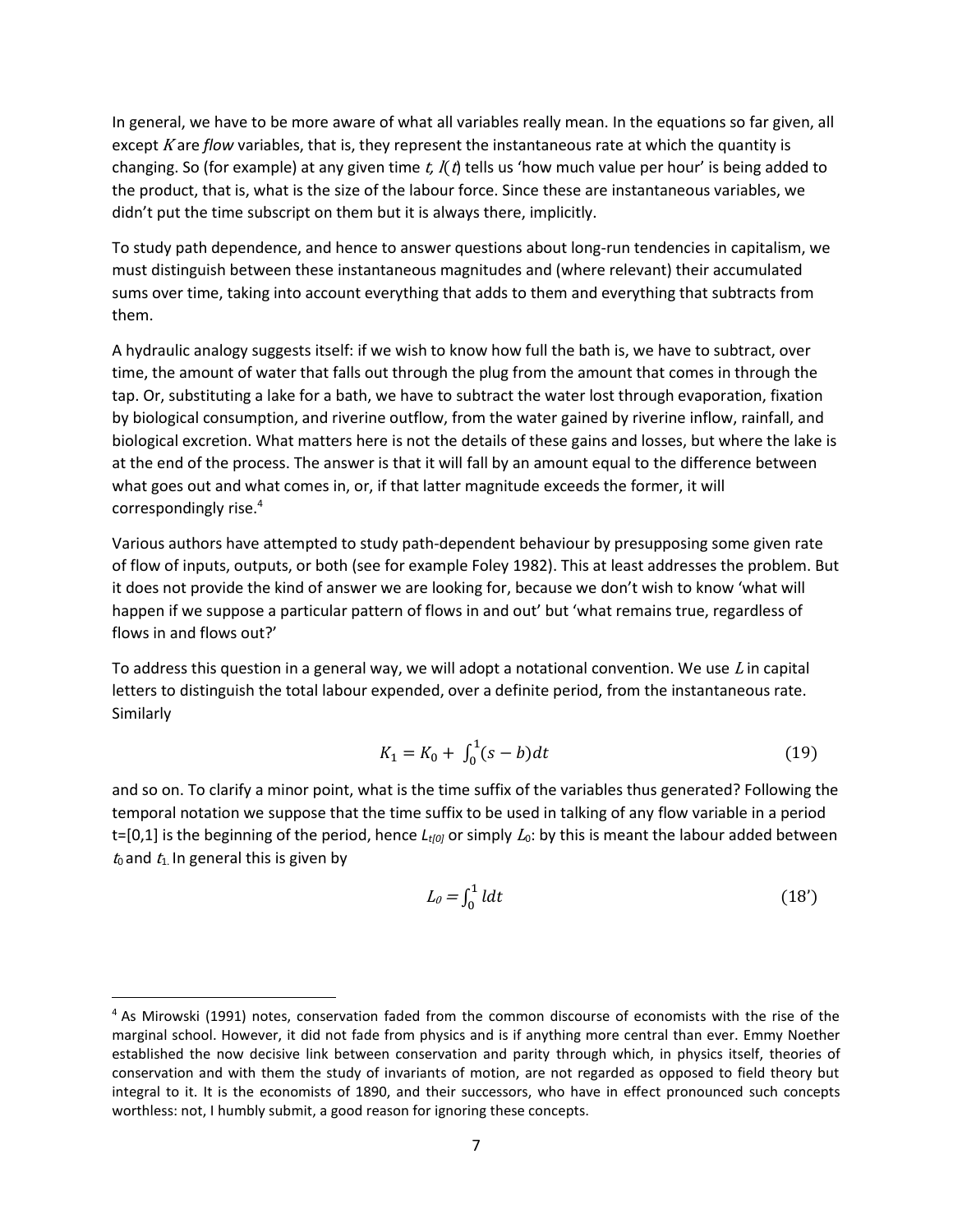Following the same notational convention, the time assigned to any *instantaneous* variable is (somewhat obviously, but the point needs to be made) the time at which this is measured. Thus the price of any commodity j at any time t is p (j,t), and the rate of profit at any time t is r(t) or r<sub>t</sub>, and so on.

The question can now be posed in the following way: between  $t=0$  and  $t=1$ , what are the conditions for the rate of profit  $r_1$  to be less than  $r_0$ ?

This is not a path-independent relation. If, shortly after t=0, the rate of exploitation rises to 1 and stays at this level until just before t=1, and if all surplus is accumulated and the labour force remains constant, then almost all the labour discharged in this time will be accumulated and, consequently, K will rise by an amount almost equal to the size of the labour force. If, alternatively, the rate of exploitation falls to zero and stays at this level until just before t=1 then no matter what the size of the labour force, there will be no accumulation, K will not change, and so the instantaneous rate of profit at time t=1 will depend exclusively on the instantaneous rate of exploitation at that moment, on the basis of which any conceivable Sraffian supposition can be imposed.

Since the rate of profit is not path-independent, the question is 'what path-independent assertions may be made of the rate of profit, given the law of accumulation as expressed in (8)'?

To show the method I suppose  $b = 0$ . To clarify what this means let's use the variable S, upper case, to mean the total surplus generated between the two points in time. If  $b = 0$  this is all invested, and so K increases by that amount. To see how this can be expressed rigorously, we can now write

$$
r_0 = \frac{s_0}{K_0}; r_1 = \frac{s_1}{K_0 + S} \tag{20}
$$

and, subtracting,

$$
\Delta r_0 = \frac{s_0(K_0 + S) - s_1 K_0}{K_0(K_0 + S)}
$$
(21)

so that the condition for a rising profit rate between these two points in time is

$$
s_0(K_0 + S) > s_1 K_0 \tag{22}
$$

Or

$$
\frac{s_1}{s_0} > \frac{K_0}{K_0 + S} \tag{23}
$$

$$
s1 > s_0(K_0+S)/K_0 \tag{24}
$$

That is, if the rate of profit is not to fall, then the rise in  $s$  must in some sense 'outweigh' the addition of Sto  $K_0$ . The question is then as follows: is there always a period, sufficiently long, such that a rise in the rate of surplus value cannot outweigh it? Or rather, what are the conditions under which it can?

Two assumptions are required to yield this result. They are sufficient, but not necessary:

- (1) There should be some upper bound to  $s1$
- (2) There should be some lower bound to  $s$  between time 0 and time 1

To see this, first note that  $s_0$  and  $K_0$  are given: they are simply constants. As regards condition (1) this simply states that the final rate of surplus production cannot be indefinitely large. Obviously, if at time 1, it is allowed that the surplus can be indefinitely large, then it is always possible to choose s1 such that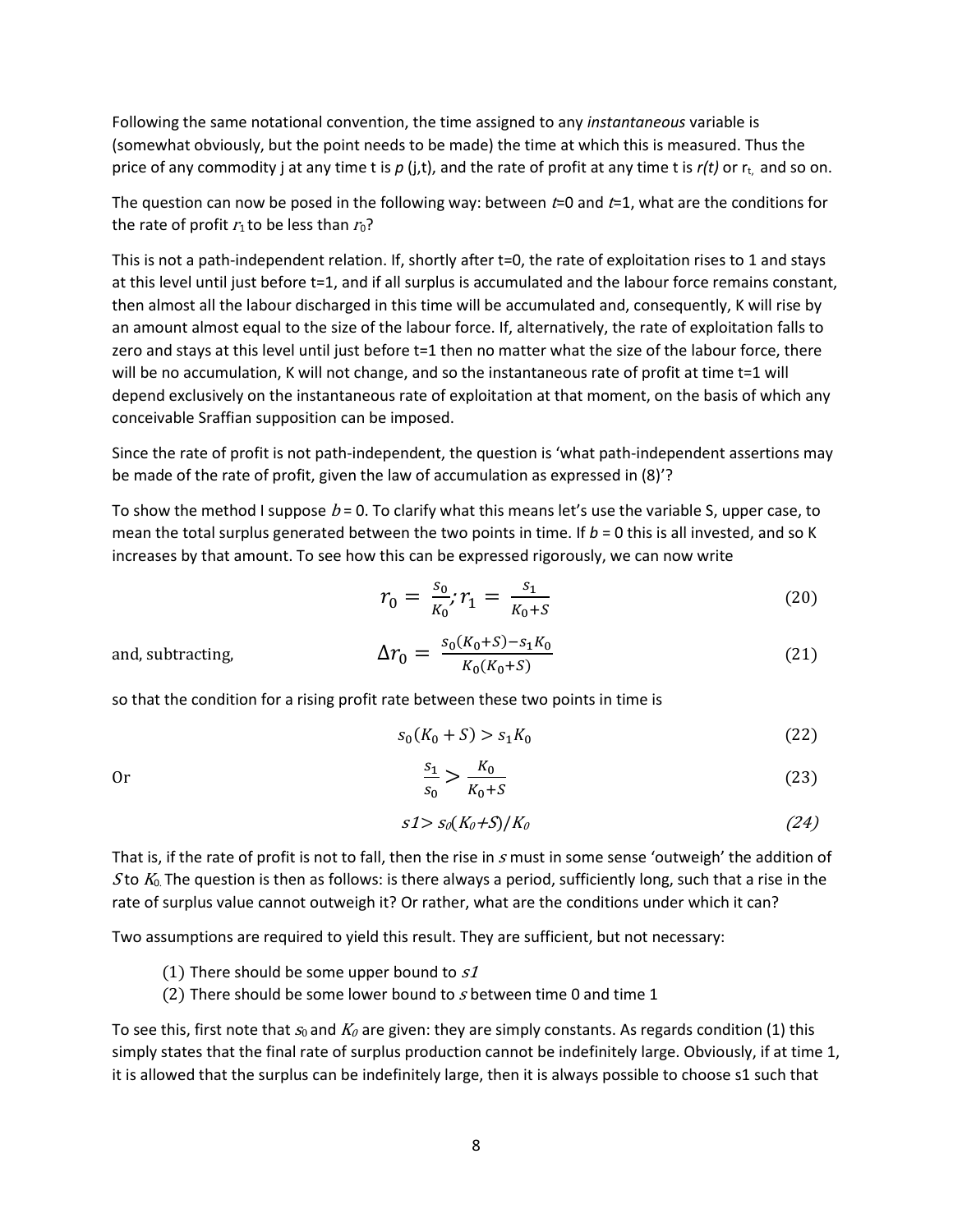the rate of profit will rise. Once this obvious restriction is accepted, the key is to grasp the relation between  $s_1$  and S.

What is *S*, actually? Actually it is what in economics is sometimes called a 'stock' concept but this is a misnomer, since it does not form a stock. It is the total labour discharged over the time period concerned, less the total value consumed by workers over the same period. This is an integral – a summed total of what happens in each moment throughout the process of getting from time 0 to time 1. We give the name 'trajectory' to any such process.

This total can be reached in a second-order infinity of ways; each possible trajectory of the economy between time 1 and time 2 yields a different way of reaching the final total *S.* So for example, if the period runs from March  $1^{st}$  to April  $1^{st}$  then the magnitude of S will depend on whether a spring holiday falls within these dates, which in turn depends on which year the given period falls, not to mention the religious proclivities of the state authorities and the resolution of any conflict between these proclivities and the urgency of extracting profit. Or, if there is a two-shift system so that the factories close at night, the creation of surplus value will cease at night whereas if there is a three-shift system it will not. S simply adds up all the time that is worked, and subtracts all the wages paid, over the given period.

This makes it quite difficult to define the *general* conditions for the rate of profit to fall, because there are such a variety of possible movements of the economy. For example, at least in theory, s could fall to zero immediately after t=0, and rise to  $s_1$  just before time t=1. In that case we would have  $S=0$  and the rate of profit would rise.

The notion of upper and lower bounds are crucial in studying this question, I believe. Whilst it is almost impossible to establish a completely general law that will cover every possible trajectory of the economy, we can nevertheless establish what must necessarily hold, for an possible trajectory of the economy. That is the purpose of the two conditions specified above. The question can then be posed as follows:

Given  $K_0$ ,  $s_0$ ,  $s_1$ , and  $t_1$ - $t_0$ , under what condition is  $r_1 < r_0$ ? We say 'given'  $s_1$  because of condition 1. I claim that condition (2) is sufficient. In this case, there is a number  $s^*$  such that  $s(t)$  never falls below  $s^*$ between *t*=0 and *t*=1. In that case, S cannot be less than  $ts^*$ . But then, we can always choose  $t = t_1 - t_0$ that is large enough, so that the rate of profit will be lower at time  $t_1$  than at time  $t_0$ . I think this is quite a good interpretation of Marx's 'auf dei Dauer'.

Note also: this proof explains Andrew Kliman's counter-example to the proposition 'the rate of profit must inevitably fall in the long run', and also Heinrich's. Suppose we invert the specification and take *t*  to be given, but pose the question 'is there a trajectory of *s* such that the rate of profit rises?' then the answer is yes, but in order to find this trajectory, we must allow *s* to sink to a level that is low enough. Once there is a lower bound for *s* it is impossible to achieve this. In fact, the longer is the period *t* the lower must be the level that we let *s* shrink to.

#### **REFERENCES**

Foley,D. 1981. 'Realization and Accumulation in a Marxian Model of the Circuit of Capital'. *Journal of Economic Theory* 28. 300-319

Freeman, A. 2000. *Marxian Debates on the Falling Rate of Profit.* Manuscript. https://www.academia.edu/6997022/Marxian\_Debates\_on\_the\_Falling\_Rate\_of\_Profit\_-\_a\_primer